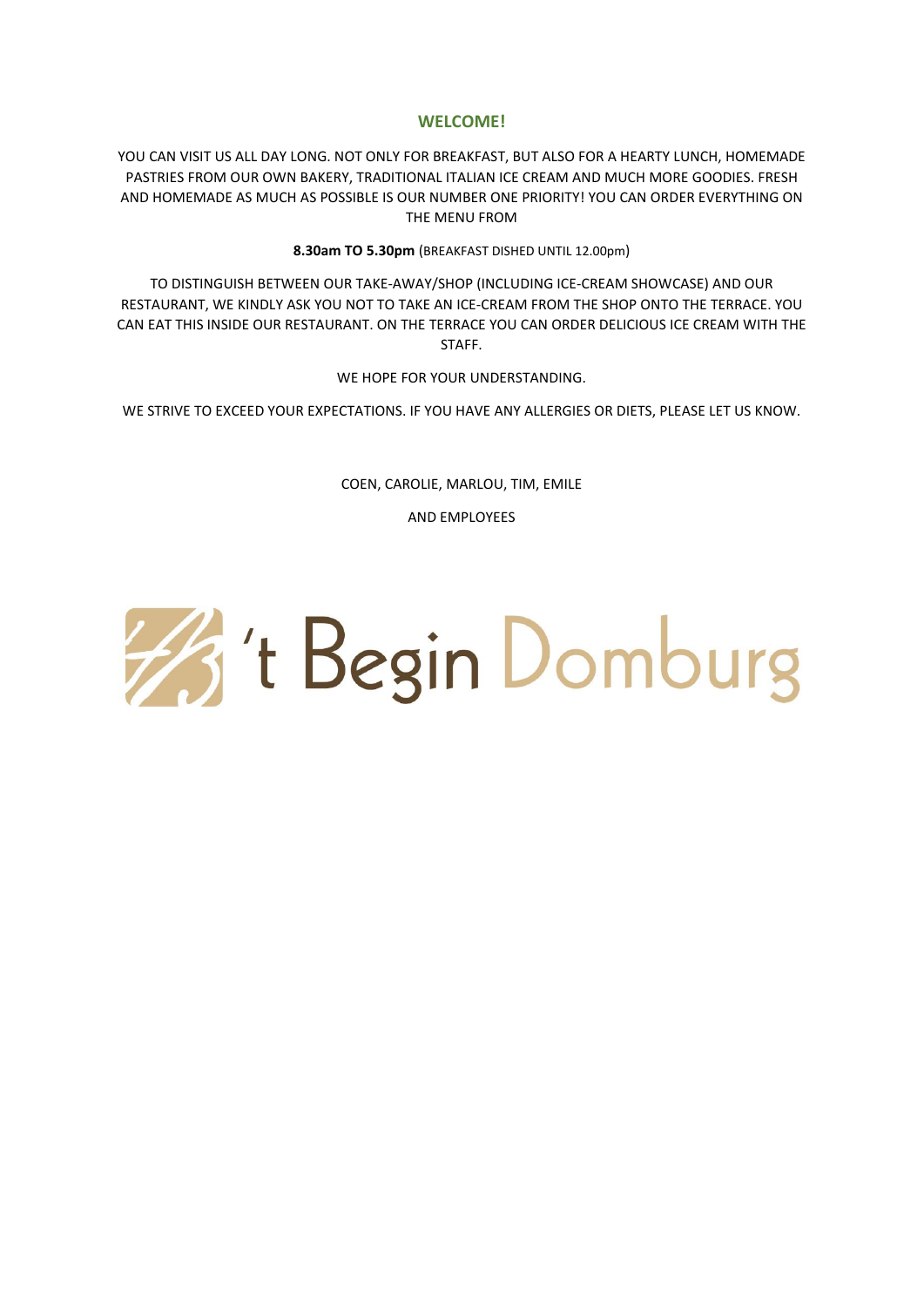# **CHILDREN'S BREAKFAST** 7€

APPLE JUICE, ORANGE JUICE OR MILK 1 ROLL - 1 CROISSANT - CHEESE - PEANUT BUTTER - NUTELLA - GIFT FROM THE TREASURE CHEST

#### **BREAKFAST SMALL** 9,50€

FRESH ORANGE JUICE - 1 COFFEE, CAPPUCCINO OR TEA 1 BREAD ROLL - BOILED EGG - FRESH SEASONAL FRUIT

# **BREAKFAST MEDIUM** 10€

1 COFFEE, CAPPUCCINO OR TEA - FRESH ORANGE JUICE 1 BREAD ROLL OR CROISSANT - CHEESE - HOMEMADE JAM - YOGURT GRANOLA

**BREAKFAST LARGE** 12€ 1 COFFEE, CAPPUCCINO OR TEA - FRESH ORANGE JUICE - 2 BREAD ROLLS AND 1 CROISSANT HAM - CHEESE - HOMEMADE JAM - NUTELLA - BUTTER - HARD BOILED EGG OR FRIED EGG

BREAKFAST LARGE WITH SCRAMBLED EGG INSTEAD OF BOILED/FRIED EGG + 2€

## **ADDTIONAL TO ORDER**

HARD BOILED EGG OR FRIED EGG 1,50€ PORTION SCRAMBLED EGGS (3 EGGS) 4€ PORTION YOUNG CHEESE, SALAMI, CHICKEN BREAST, BACON 2,75€ SERVING OF OLD CHEESE 3€ SERVING OF SMOKED SALMON 4€ LARGE PORTION OF FRESH SEASONAL FRUIT 4,50€ CROISSANT OR BREAD ROLL HOMEMADE JAM 4€ CROISSANT OR PEANUT BUTTER/NUTELLA SANDWICH 4€ CROISSANT OR BREAD ROLL WITH BUTTER 2€

**2 PANCAKES** WITH ICINGSUGAR AND SYRUP NATURAL 5€ WITH MAPLE SYRUP + 0,25€ HOMEMADE JAM OR NUTELLA 6€ HONEY AND MIXED NUTS 6,50€ BANANA AND NUTELLA 6,50€ FRESH FRUIT AND HOMEMADE MUESLI 7€

LACTOSE OR GLUTEN FREE TO ORDER AT EXTRA COST

**YOGURT** WITH**:** HOMEMADE MUESLI 5 OAT FLAKES/ WALNUTS/ SESAME SEED/ PUMPKIN SEED/ SUNFLOWER SEED/ SULTANAS FRESH SEASONAL FRUIT 5 HOMEMADE GRANOLA 5 HAZELNUT/ OATMEAL/ HONEY/ COCONUT/ PUMPKIN SEED/ CRANBERRY

+ HONEY or EXTRA GRANOLA or FRUIT or MUESLI + €1

**SMOOTHIEBOWL** WITH ALMOND MILK OR SOYA MILK 7€ HEALTHY CRUNCH RED FRUITS - GRANOLA CHOCOHOLIC BANANA – CACAO – PEANUT BUTTER

**DISHES ON THIS PAGE CAN BE ORDERED UNTIL 12:00PM**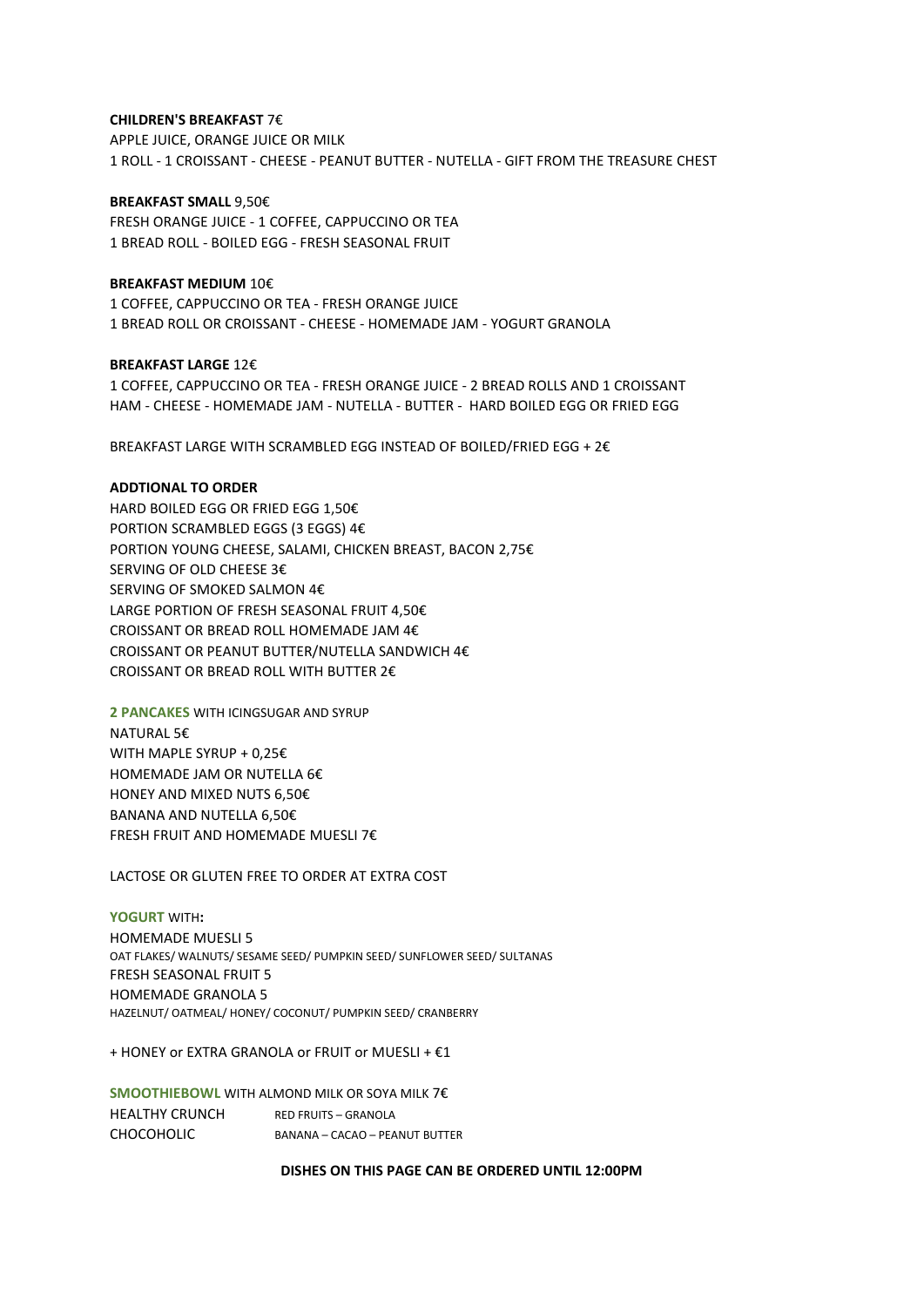### **DISHES FROM THIS PAGE ON CAN BE ORDERED FROM 8.30AM UNTIL 17:30PM**

## **EGGS**

FRIED EGGS ON FARMERS' BREAD (3 EGGS) NATURAL 6€ BACON 7,50€ HAM AND/OR CHEESE 7,50€ HAM, CHEESE AND BACON 8,50€

OMELETTE ON FARMERS' BREAD (3 EGGS) NATURAL 6€ SPINACH - CHEESE 8€ HAM - CHEESE - BACON - ONION 9€ CHEESE - BACON - ONION - MUSHROOM - RED PEPPER 9€ SPINACH - SMOKED SALMON 9,50€

SCRAMBLED EGGS WITH A ROLL (3 EGGS) NATURAL 6€ HAM AND/OR CHEESE 7,50€ BACON 7,50€

### **ROLLS** WITH:

EGG SALAD WITH MAYONNAISE 7€ HEALTHY: WITH HAM, CHEESE, CUCUMBER, TOMATO, GHERKIN, CARROT, EGG 7,75€ MARTINO PREPARE - ONION - CUCUMBER - SPICY CURRY SAUCE 7,75€ BRIE- NUTS - HONEY 7,75€ HOT HOMEMADE PULLED CHICKEN 8€ TUNA SALAD WITH MAYONNAISE 8€ SMOKED MACKEREL SALAD WITH LEMON MAYONNAISE 8€ SMOKED SALMON WITH HERB CHEESE 8,50€ WARM HAM WITH FRIED ONION - HONEY/MUSTARD SAUCE 8,50€

## **GRILLED FOCCACIA TOSTI WITH:**

HAM - MOZZARELLA - TOMATO 7,75€ CHEESE - TOMATO - MUSHROOM - ONION 7,75€ GOAT CHEESE - TOMATO TAPENADE 7,75 € CHICKEN - MOZZARELLA - TOMATO - PESTO 8€ BRIE - APPLE - PINE NUT - HONEY 9€ TUNA SALAD - CHEESE - RED ONION - TOMATO 9€ SALMON - CHEESE - RED ONION - TOMATO 9€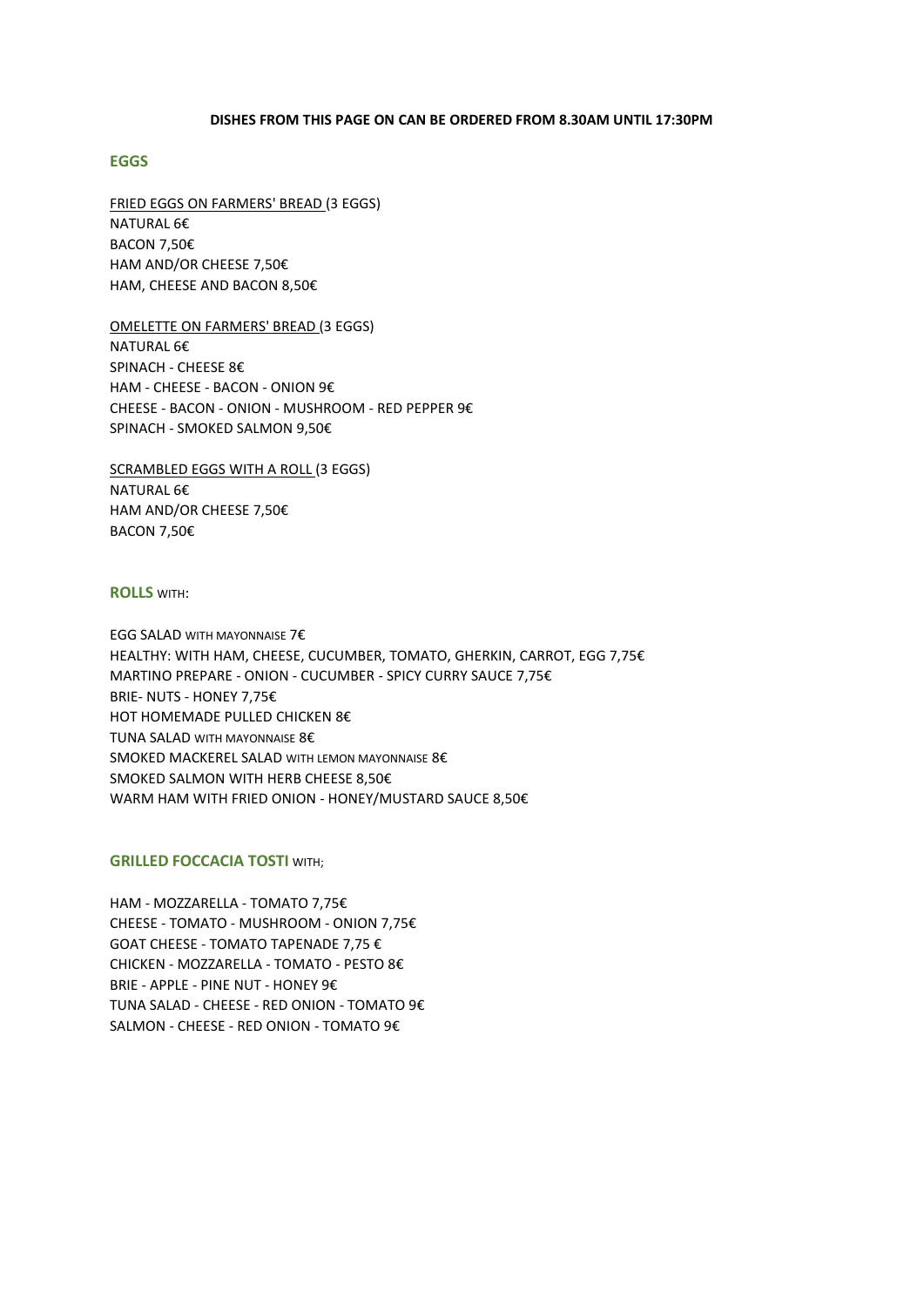#### **SPECIALS ON FARMERS' BREAD**

CARPACCIO 9,50€ PARMESAN CHEESE - PINE NUTS - TRUFFLE MAYO – LETTUCE

2 BURGUNDY MEAT CROQUETTES 9€

2 VEGETARIAN CROQUETTES 9 €

2 SHRIMP CROQUETTES 12

GOAT'S CHEESE 11,50€ LUKEWARM GOAT CHEESE - HONEY - WALNUT - TOMATO - LETTUCE

LUNCH PLATE 11,50€ TOMATO SOUP - FRIED EGG - BURGUNDY MEAT CROQUETTE

CLUB SANDWICH 11,50€ 3 TOASTED SANDWICHES- THICK SLICED SMOKED CHICKEN - BACON - EGG - TOMATO - LETTUCE – MAYO

FISH 14€ SMOKED SALMON - MACKEREL SALAD - TUNA SALAD

SEA AND LAND 14€ SMOKED SALMON - LUKEWARM GOAT CHEESE - APPLE - HONEY/MUSTARD DRESSING

WITH FRIES + 2,50€

#### **SOUPS**

TOMATO SOUP WITH BREAD – BUTTER 6€ ONION SOUP WITH CHEESE CROUTON - BREAD – BUTTER 6€ PEA SOUP WITH BREAD – BUTTER, TO ORDER FROM OCTOBER TO MARCH 7€

**SALADS** SERVED WITH BREAD AND HERB BUTTER AS A MEAL SALAD

CHICKEN 14€ SMOKED CHICKEN - BACON - TOMATO - CUCUMBER - STRAWBERRY-BASALMICO

GOAT CHEESE 14€ GOAT CHEESE – BACON – TOMATO – CUCUMBER – WALNUT – WALNUT VINAIGRETTE

CARPACCIO 14€ CARPACCIO - PECCORINO - PINE NUTS - PESTO DRESSING

FISH 16€ PRAWNS - TUNA SALAD - SMOKED SALMON - RED ONION - TOMATO - COCKTAIL SAUCE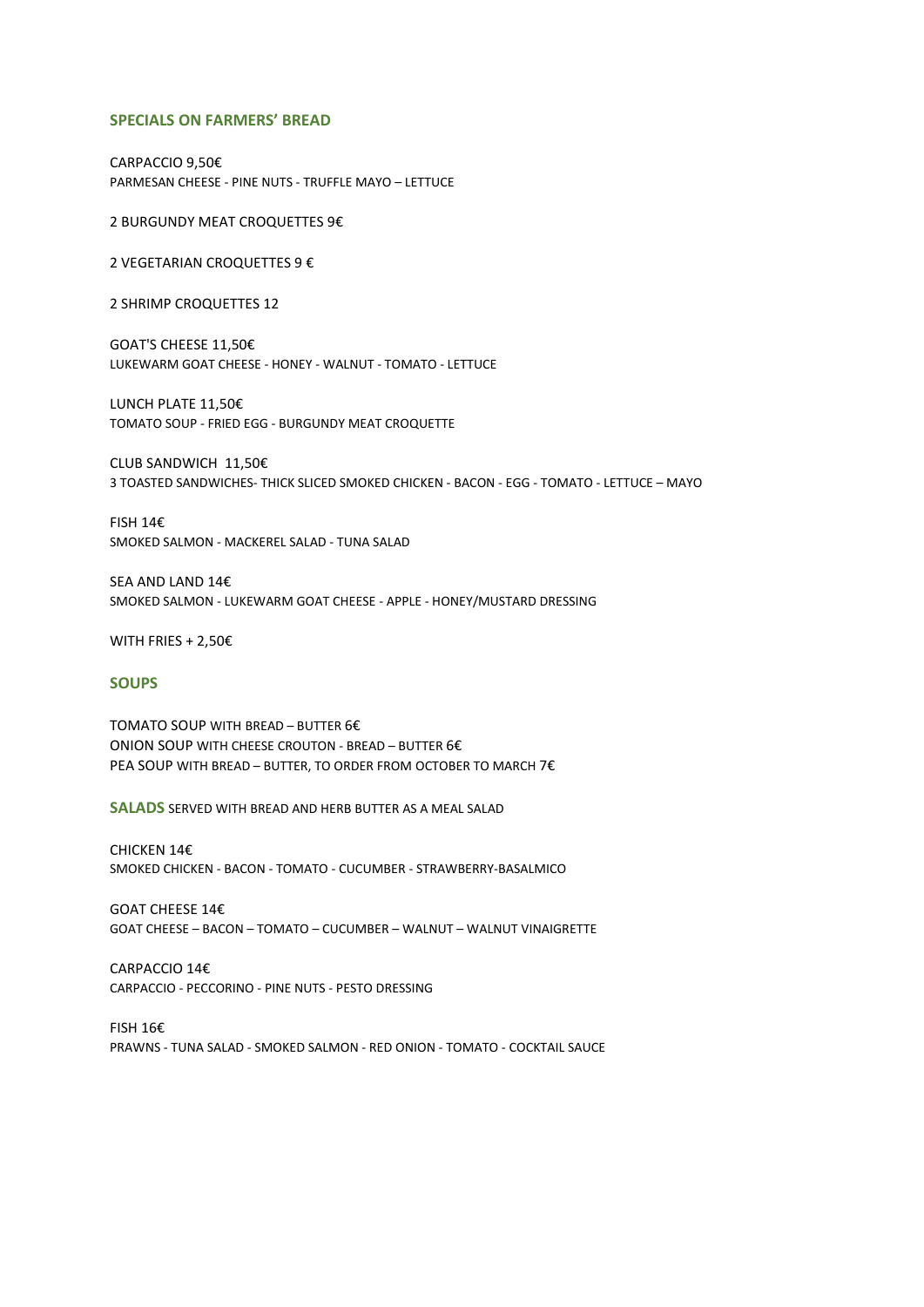#### **WARM FOOD** SERVED WITH FRENCH FRIES OR BREAD

PULLED CHICKEN 14€ FROM THE SLOW COOKER IN BBQ SAUCE

PORK TENDERLOIN 15€ PEANUT SAUCE - PRAWN CRACKERS - FRIED ONION

STEW 16,50€ SLOWCOOKED FOR HOURS IN DARK BEER WITH CARROT AND MUSHROOM

### **BURGERS**

SERVED WITH FRENCH FRIES AND SALAD ON A BUN WITH ICEBERG LETTUCE, TOMATO AND GHERKIN

CLASSICBURGER 14€ FRIED ONION

CHEESEBURGER 15€ FRIED ONION - CHEDDAR CHEESE

MASTERBURGER 16,50€ PEPPER - FRIED ONION - MUSHROOMS - BACON

BEERBURGER 17,50€ MELTED CHEESE - BACON - FRIED ONION – STEW (RECOMMANDED WITH A STRONG BEER!)

VEGABURGER 13€ WITH YOGHURT MAYO

# **FOR OUR LITTLE GUESTS UP TO 12 YEARS**

CHILDREN'S PANCAKE 7€ WITH A GIFT FROM THE TREASURE CHEST

FRIES WITH CROQUETTE AND APPLE SAUCE 8€ WITH A GIFT FROM THE TREASURE CHEST

JUNIOR BURGER 8,50€ HAMBURGER BUN - APPLE SAUCE - FRIES - GIFT FROM THE TREASURE CHEST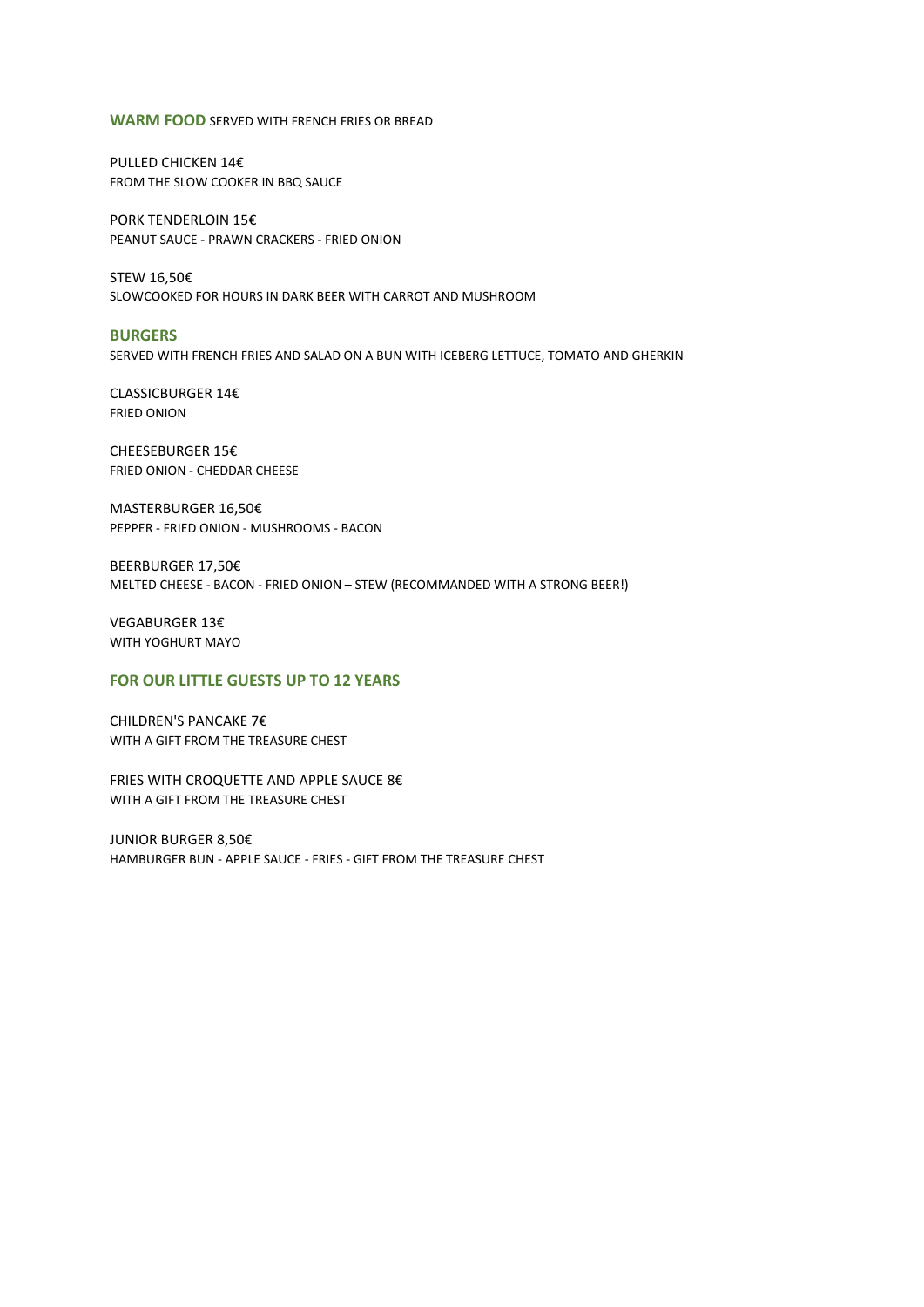#### **DUTCH PANCAKES**

THESE HAVE A DIAMETER OF 30 CENTIMETRES AND ARE BAKED A LITTLE THICKER SERVED WITH WITH ICINGSUGAR AND SYRUP ALL SWEET PANCAKES ARE SUITABLE IN A VEGETARIAN DIET

SWEET PANCAKES NATURAL 7€ CHILDREN'S PANCAKE WITH A GIFT 7€ NUTELLA or JAM or HONEY 8€ APPLE 8,50€ APPLE - CINNAMON - BUTTER 8,75€ APPLE - SULTANA - CINNAMON 9€ APPLE - PINEAPPLE 9€ APPLE - BANANA 9€ APPLE - NUTS - HONEY 10,50€ HOT CHERRIES 9,50€ FRESH SEASONAL FRUIT 9,50€ FRESH STRAWBERRIES (SEASON) 10,50€ WITH A SCOOP OF ICE CREAM + 2,50€ WITH HOT CHOCOLATE SAUCE + 2€

## SAVOURY PANCAKES

CHEESE 9,50€ CHEESE - HAM 10,50€ CHEESE - BACON 10,50€ CHEESE - SALAMI 10,50€ CHEESE - ONION - MUSHROOM 10,50€ CHEESE - HAM - PINEAPPLE 11,50€ CHEESE - HAM - LEEK - TOMATO 11,50€ BACON 9,75€ BACON - ONION 10€ BACON - APPLE 10,50€ BACON - CHEESE - MUSHROOM 11,50€ HAM 9,75€ HAM - MUSHROOM 10,50€ HAM - LEEK -TOMATO 10,50€ HAM -SALAMI -PEPPER -ONION 12€ HAM - CHEESE - BACON - ONION 12,75€

## **SPECIALITIES**

PANCAKE AAGTEKERKE 12,50€ BACON - CHEESE - MUSHROOM - PEPPER - ONION - HERB BUTTER

PANCAKE OOSTKAPELLE 14€ APPLE - BRIE - WALNUT - HOMEMADE STRAWBERRY JAM

PANCAKE DOMBURG 14€ GOAT'S CHEESE - BACON - NUTS – HONEY